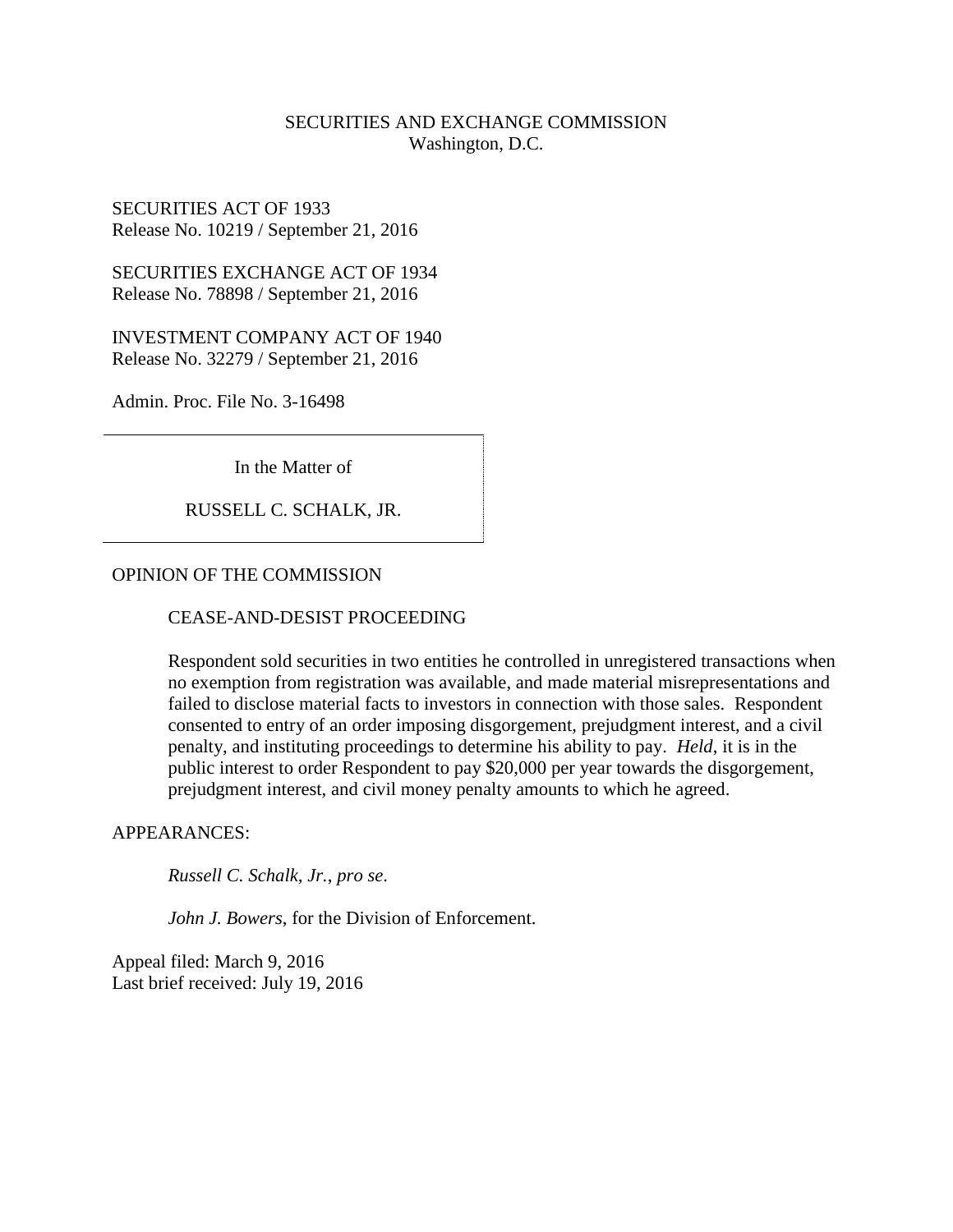#### **I. BACKGROUND**

Russell C. Schalk, Jr. ("Schalk") appeals from the initial decision of an administrative law judge<sup>1</sup> finding that he can pay \$20,000 per year to satisfy a Commission order entered with his consent requiring that he pay disgorgement plus prejudgment interest and a civil money penalty ("Order").<sup>2</sup> Schalk is the sole control person and one-third owner of Raintree Racing, LLC ("Raintree Racing") and the sole control person, president, CEO, and secretary-treasurer of Raintree Thoroughbred Farm, Inc. ("Raintree Farm"). The Order found that Schalk sold over \$2 million in Raintree Racing and Raintree Farm securities through unregistered offerings when no exemption from registration was available and made material misrepresentations and failed to disclose material facts to investors in those securities.

With respect to the Raintree Racing securities sales, Schalk misled investors when he told them that they would receive a 20% return and that their invested principal would be returned in one year or less. Without authorization from or informing investors, Schalk transferred \$668,000 from Raintree Racing to Raintree Farm to pay Raintree Farm's expenses, substantially reducing the likelihood that Raintree Racing investors would receive the payments Schalk promised. With respect to Raintree Farm, Schalk sent his investors misleading account statements that stated that Raintree Farm's net asset value was \$3.34 per share when he admittedly had no basis for that valuation. Schalk also failed to tell the Raintree Farm investors that Raintree Farm had operated at a loss since its inception in 2002, had minimal assets, and relied on money from Raintree Racing to fund its operations. The Order also found that Schalk transferred \$220,000 from Raintree Racing and Raintree Farm to himself, without telling investors or obtaining authorization.<sup>3</sup>

The Order found that Schalk willfully violated Sections 5(a) and 5(c) of the Securities Act, which prohibit the sale of securities in unregistered offerings when no exemption from registration is available, and Section 17(a) of the Securities Act and Section 10(b) of the

2 *Russell C. Schalk, Jr.*, Securities Act Release No. 9751, 2015 WL 1745864 (Apr. 17, 2015).

3 Schalk's petition for review and brief include his request, "for the purpose of clarification only," that we provide "an explanation regarding the \$220,000 in funds the [Order] recites that [Schalk] diverted [from Raintree Racing and Raintree Farm] without authorization." Schalk admits that he transferred the \$220,000 to himself, but claims that he and his attorney were the "only two officers of the company" and it is therefore "unclear to [Schalk]" from whom he "needed to receive authorization in order to recover funds [Schalk] initially lent the company." Schalk agreed in the Order that he would not challenge its factual findings, and the Order includes the finding that he diverted the \$220,000 "without the knowledge or authorization of Raintree Farm and Raintree Racing investors."

 $\frac{1}{1}$ *Russell C. Schalk, Jr.*, Initial Decision Release No. 958, 2016 WL 536129 (Feb. 10, 2016).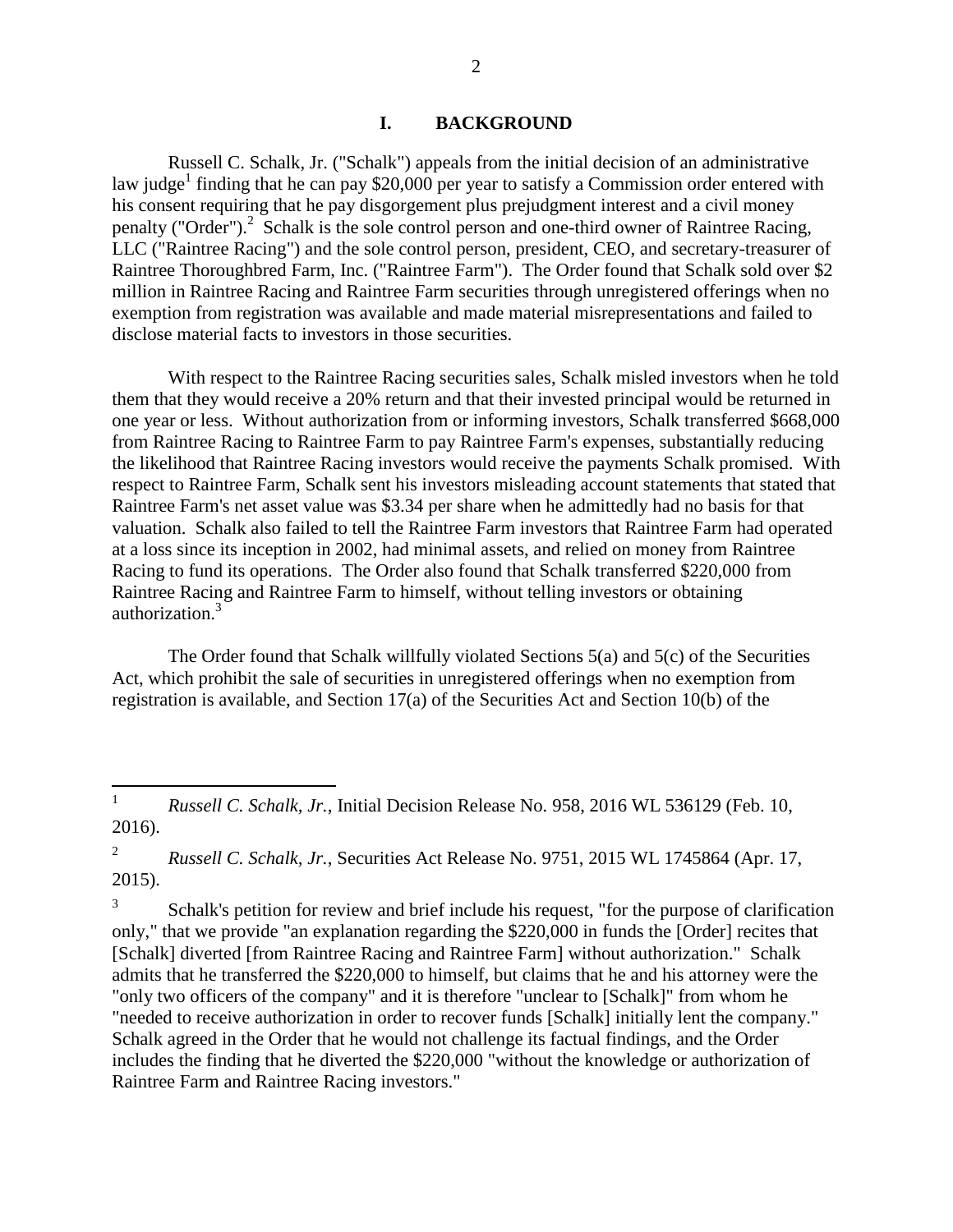Exchange Act and Rule 10b-5 thereunder, which make it unlawful to make misleading statements or omissions of material fact in connection with securities transactions.<sup>4</sup>

In the Order, Schalk consented to: (i) the Order's findings of fact and conclusions of law, but solely for the purpose of this proceeding and any other proceedings brought by or on behalf of the Commission or to which the Commission is a party;  $\sin$  cease and desist from committing or causing any violations and any future violations of the provisions of the securities laws that he violated; (iii) a prohibition from serving or acting as an officer or director of any issuer that has a class of securities registered pursuant to Section 12 of the Exchange Act, or that is required to file reports pursuant to Section 15(d) of the Exchange Act; (iv) a prohibition from serving or acting as an employee, officer, director, member of an advisory board, investment adviser or depositor of, or principal underwriter for, a registered investment company or affiliated person of such investment adviser, depositor, or principal underwriter; and (v) his liability for disgorgement of \$1,472,959, prejudgment interest of \$280,271.55, and a third tier civil penalty of \$1,600,000, subject to additional proceedings to determine his ability to pay.<sup>6</sup> Schalk further agreed in the Order that in such additional proceedings: (i) he would be precluded from arguing that he did not violate the federal securities laws described in the Order; (ii) he could not challenge the validity of the Order, including amounts lost by investors and misappropriated by Schalk; (iii) solely for the purposes of such additional proceedings, the allegations of the Order shall be accepted as and deemed true; and (iv) the administrative law judge could determine Schalk's ability to pay on the basis of affidavits, declarations, excerpts of sworn deposition or investigative testimony, and documentary evidence.<sup>7</sup>

In the subsequent additional proceedings to determine his ability to pay, Schalk agreed to forego an in-person hearing and submitted a sworn financial disclosure statement with an attached explanation and his tax returns from tax years 2007 through 2014. This information showed he had an annual salary of \$65,000 and an additional \$26,543 in commissions for the twelve-month period ending in June 2015. Both Schalk and the Division of Enforcement also submitted briefs. Based on this record, an administrative law judge found that Schalk "could expect to earn [in the future] at least \$20,000 in commissions each year" from his current employer. The ALJ therefore found that Schalk had the ability to pay \$20,000 per year towards the disgorgement, prejudgment interest, and civil money penalty amounts imposed by the Order.

We base our findings on an independent review of the record, except with respect to the findings determined conclusively in our Order and those additional findings not challenged on appeal. As part of his petition for review, Schalk submitted a sworn financial statement and

7 *Id*.

 $\frac{1}{4}$ 15 U.S.C. §§ 77e(a), 77e(c), 77q(a), 78j(b); and 17 C.F.R. § 240.10b-5.

<sup>5</sup> Schalk neither admitted nor denied the findings in the Order, except that he admitted the findings as to the Commission's jurisdiction over him and over the subject matter of these proceedings. *Schalk*, 2015 WL 1745864, at \*1.

<sup>6</sup> *Id.* at \*11.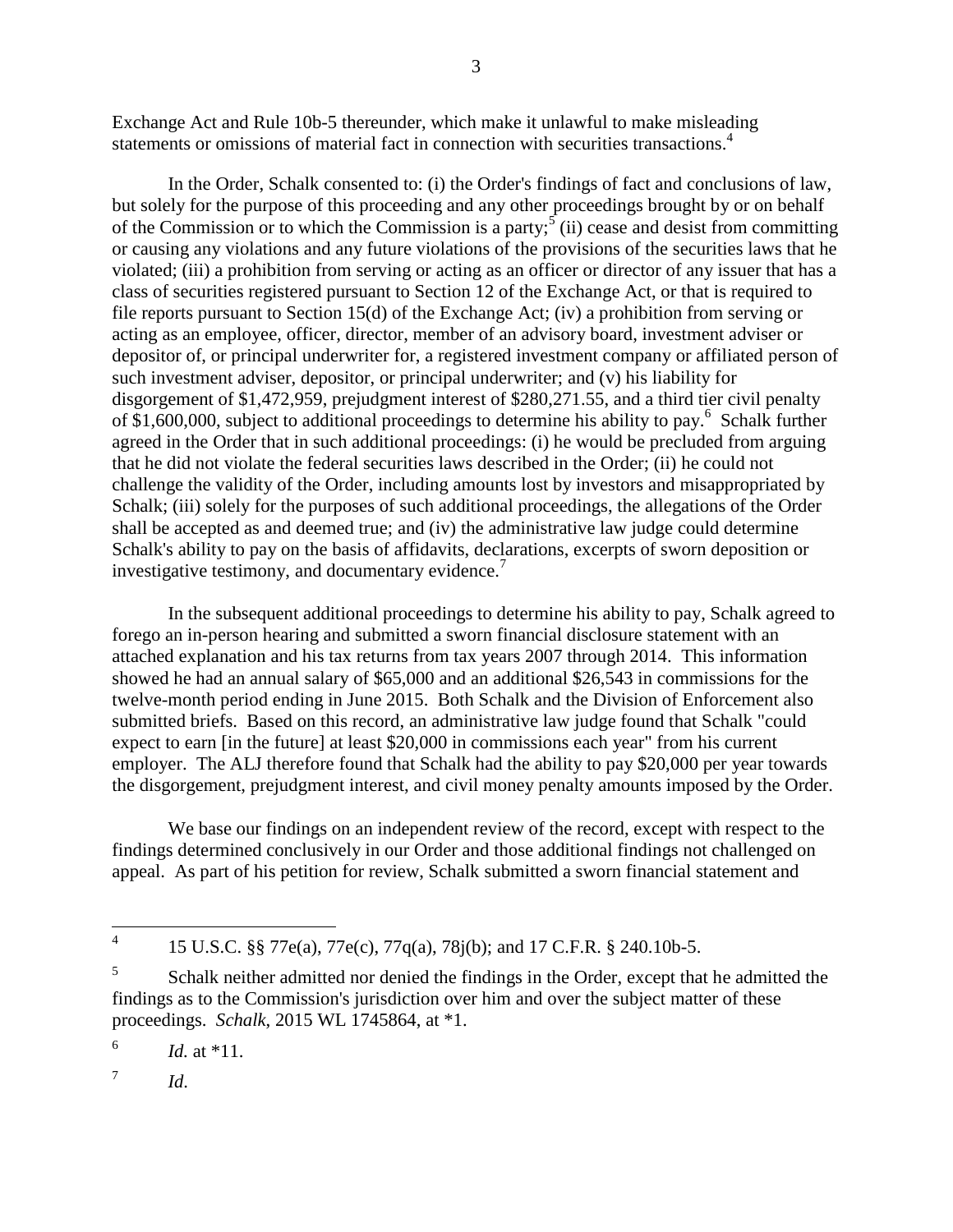accompanying supporting documentation which were nearly identical to the submissions he made below.<sup>8</sup> We find that the Initial Decision correctly determined Schalk's ability to pay.

# **II. ABILITY TO PAY**

Schalk contends that the initial decision wrongly determined his ability to pay, and we address each of Schalk's arguments below, none of which persuade us that he is unable to pay \$20,000 a year towards the amounts he owes.

## **A. Schalk's Vehicle Costs**

Schalk disputes the initial decision's characterization of his personal automobile as "what most people would view as a luxury vehicle," and the initial decision's consequent determination that it was appropriate to "disregard half the amount of Schalk's [automobile] lease" in determining his ability to pay. According to Schalk, his vehicle is not a luxury vehicle and his relatively high lease payments are a result of his poor credit history. The Division responds that "Schalk's explanation that the high lease payment is based on his poor credit history does not change the fact that he could use mass transit or drive a less expensive car and apply the savings to repaying injured investors." We agree with the initial decision's finding that "[c]rediting the cost of an [expensive] vehicle against Schalk's obligations would effectively encourage people in Schalk's situation to spend extravagantly." Counting only half of the automobile lease amount when considering Schalk's ability to pay is a reasonable approach.

#### **B. Schalk's Credit Card Debt and Other Expenses**

Schalk also asserts that his credit card debt, which he claims is "not due to vacations, gambling, or any sort of extravagant spending as erroneously concluded by the ALJ," supports his claim of inability to pay. But the law judge stated only that he would not consider Schalk's credit card debt "on the question of his ability to pay" because Schalk "provided no evidence concerning what he purchased when he incurred his credit card debt." Schalk points to no specific language in the initial decision to support his claim that the law judge found he had engaged in "extravagant spending," and we find none.

In any case, Schalk submitted his recent credit card statements including detailed information regarding his purchases in connection with the sworn financial statements he filed as part of his petition for review. We have, in our discretion, reviewed those statements even though Schalk did not submit them below. The Division states that those statements include

<sup>8</sup> As he did below, Schalk sought a protective order for the personal information in his submissions. On July 8, 2015, the ALJ issued an order specifying that Schalk's "personally identifiable information, including items such as account numbers and social security number, should be protected from the public." *Russell C. Schalk, Jr.*, Admin. Proc. Rulings No. 2907, 2015 SEC LEXIS 2787 (ALJ July 8, 2015).We likewise grant Schalk's request for a protective order against the disclosure of his account numbers and social security number, and similar personally identifiable information. *See* 17 C.F.R. § 201.322.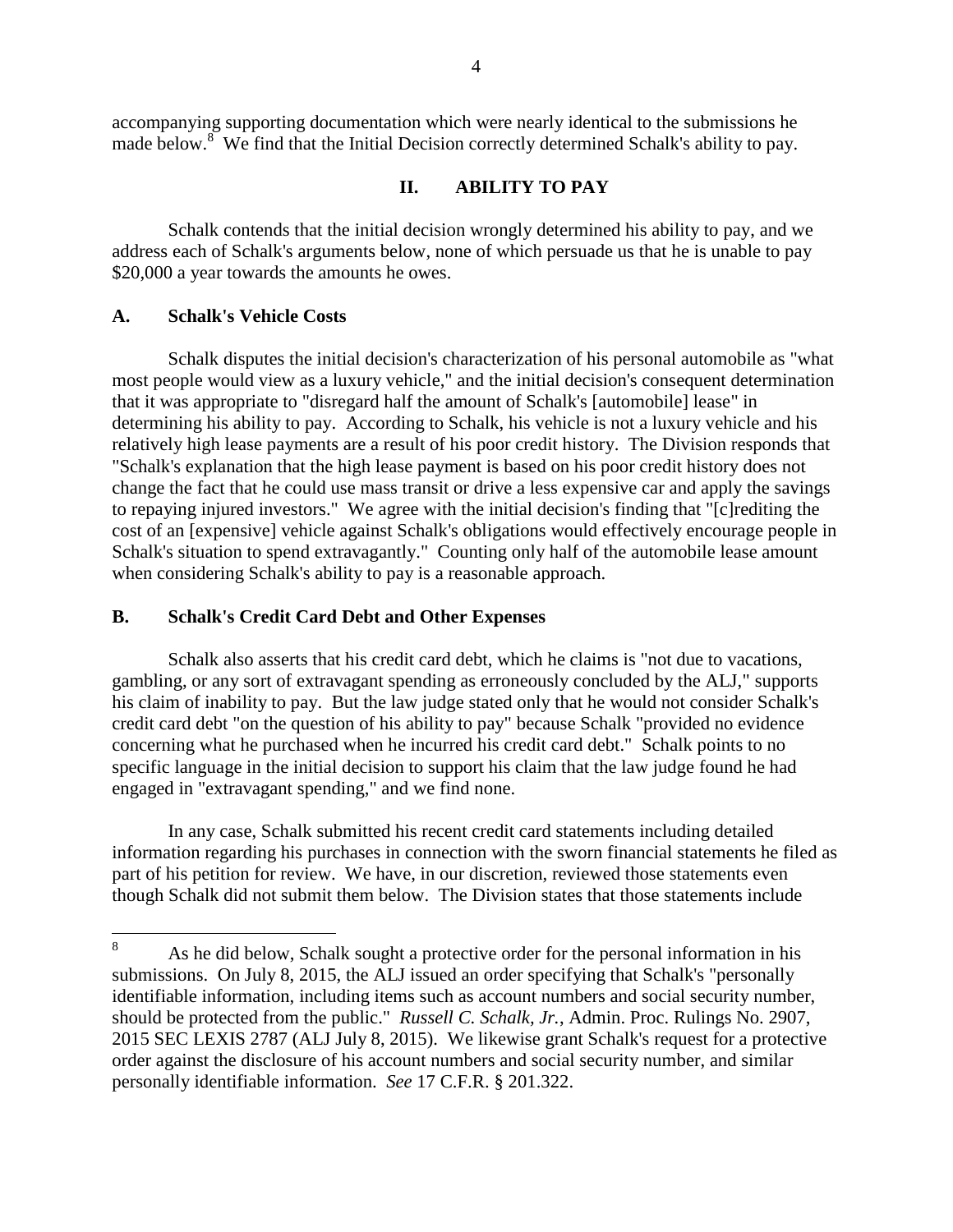thousands of dollars in charges that "appear to be . . . extravagant." Schalk provides no explanation for these charges, and our review of the credit card account statements he submitted indicates that some of his credit card debt includes charges beyond ordinary, day-to-day living expenses, such as thousands of dollars spent at Pimlico Race Course. We find that such debts should not be considered in evaluating a respondent's ability to pay disgorgement to harmed investors, prejudgment interest, and civil money penalties.<sup>9</sup>

Schalk further claims that he has recently incurred increasing medical expenses, for which he has had to pay out-of-pocket amounts not covered by his health insurance. But he provides no evidence to support this claim. Because Schalk has not met his burden of proof with respect to such expenses, we cannot factor them into our consideration of his ability to pay.<sup>10</sup>

## **C. Schalk's Earning Capacity**

 $\overline{a}$ 

Schalk contests the initial decision's finding that it "is more likely than not that [Schalk] will earn commissions in the future" from his current employer, Incentus International LLC, where he is a Vice President of Sales. Schalk claims that the "ALJ overlooked that [Schalk] earned no commissions in 2014, and limited commissions in 2015." Schalk also claims that his financial situation is so dire that he has had to take numerous loans from his employer in recent years as an advance on future commissions, and he has attached certain evidence to support this claim, most of which he also submitted below with certain additional evidence for newer loans.

We have reviewed the evidence Schalk submitted regarding loans from his employer. It does not include account information or evidence that any funds were actually received or deposited. As to commissions, the initial decision stated that Schalk had "supplied no information relating to whether he has received commissions in 2015" and the "fact that Schalk earned commissions in the past and likely will in the future suggests that last year was an aberration." The initial decision therefore did not overlook Schalk's past commission-earning history in evaluating his ability to pay. Schalk's sworn financial statements submitted as part of his petition for review, moreover, show that he has recently earned significant commissions. They show commissions totaling \$24,331, in addition to his \$65,000 annual salary, for the twelve-month period ending in March 2016; this indicates a likelihood that Schalk will continue to earn commissions in the future. Indeed, Schalk concedes in his brief that the law judge "correctly concluded that [Schalk] should make \$20,000 in commissions each year as an average."

<sup>9</sup> *Cf. Michael Albert Dipietro*, Exchange Act Release No. 77398, 2016 WL 1071562, at \*5 (Mar. 17, 2016) (sustaining FINRA's determination that respondent had failed to establish a bona fide inability to pay an arbitration award because respondent "chose to pay ... discretionary expenses instead of paying down the balance of the arbitration award").

<sup>10</sup> *Cf*. *SEC v. Huffman*, 53 F.3d 1280, 1995 WL 2955849, at \*3 (5th Cir. 1995) (unpublished) (finding that respondent "had failed to prove an inability to pay the disgorgement by a preponderance of the evidence" because "all the evidenced in the record concerning [respondent's] liabilities is unsubstantiated and self-serving").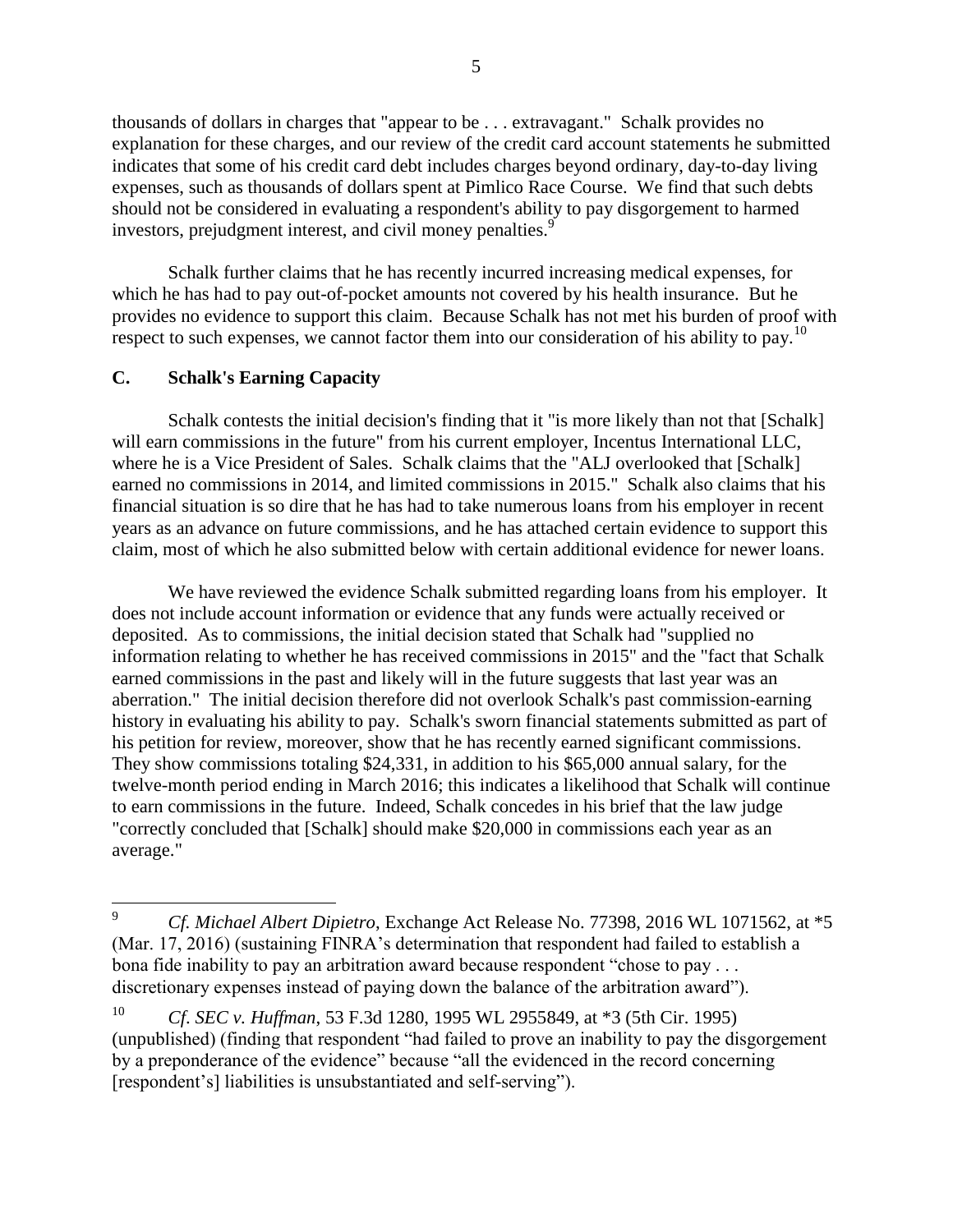Schalk also claims that it is "an error of fact" that the Division "contends that [Schalk] continue[s] to operate Raintree . . . Farm." For the first time, he submits a letter regarding Raintree Farm's March 2016 final tax statements as evidence that the business is no longer operational. The Division, contrary to Schalk's suggestion, merely argued in its opposition brief that it "remain[ed] unclear" whether Schalk operated Raintree Farm. It cites that entity's 2014 tax return, which Schalk submitted below, indicating ongoing operations. In any event, the operation or non-operation of Raintree Farm played no role in the initial decision's determination regarding Schalk's ability to pay, nor have we considered it as a factor in our review on appeal.

\* \* \*

The weight of the evidence leads us to conclude that the initial decision's finding that Schalk has the ability to pay \$20,000 per year, based partly on the likelihood of his earning future commissions and partly on Schalk's ability to reduce his personal expenses, was correct.

#### **III. THE PUBLIC INTEREST**

Under Rule of Practice 630(a), we have discretion to consider evidence of ability to pay in determining whether disgorgement, prejudgment interest, or a civil penalty is in the public interest.<sup>11</sup> "Ability to pay, however, is only one factor that informs our determination and is not dispositive."<sup>12</sup> "It is well settled that an applicant bears the burden of demonstrating the inability to pay."<sup>13</sup> We conclude that Schalk has not demonstrated that he is unable to pay \$20,000 per year towards the disgorgement, prejudgment interest, and civil penalty amounts to which he consented. The evidence suggests that the initial decision's determination reflected a reasoned evaluation of the documentation that Schalk himself submitted, and the limited additional documentation that Schalk submitted on appeal does not support a reduction of this amount.

In evaluating the public interest, we are "cognizant of the inadvisability of assessing penalties so heavy that the persons against whom they are assessed are unable to pay them. Such a situation results in the expenditure of agency resources in unsuccessful attempts to collect the penalties. Moreover, the imposition of a [penalty] that cannot be enforced may ultimately render the deterrent message intended to be communicated by the [penalty] less meaningful."<sup>14</sup>

 $11$ <sup>11</sup> 17 C.F.R. § 201.630(a).

<sup>12</sup> *Gregory O. Trautman*, Securities Act Release No. 9088A, 2009 WL 6761741, at \*24 (Dec. 15, 2009) (citations omitted); *see also, e.g., SEC v. Warren*, 534 F.3d 1368, 1370 (11th Cir. 2008) (per curiam) (stating that "[a]t most" a defendant's ability to pay is one factor to be considered in imposing a civil money penalty or disgorgement).

<sup>13</sup> *Steven E. Muth and Richard J. Rouse*, Exchange Act Release No. 52551, 2005 WL 2428336, at \*19 (Oct. 3, 2005) (citations omitted).

<sup>14</sup> *Philip A. Lehman*, Exchange Act Release No. 54660, 2006 WL 3054584, at \*9 & n.40 (Oct. 27, 2006); *but see Charles Trento*, Exchange Act Release No. 49296, 2004 WL 329040, at \*4 (Feb. 23, 2004) ("Even accepting Trento's financial report at face value, we find that the egregiousness of his conduct far outweighs any consideration of his present ability to pay. . . .").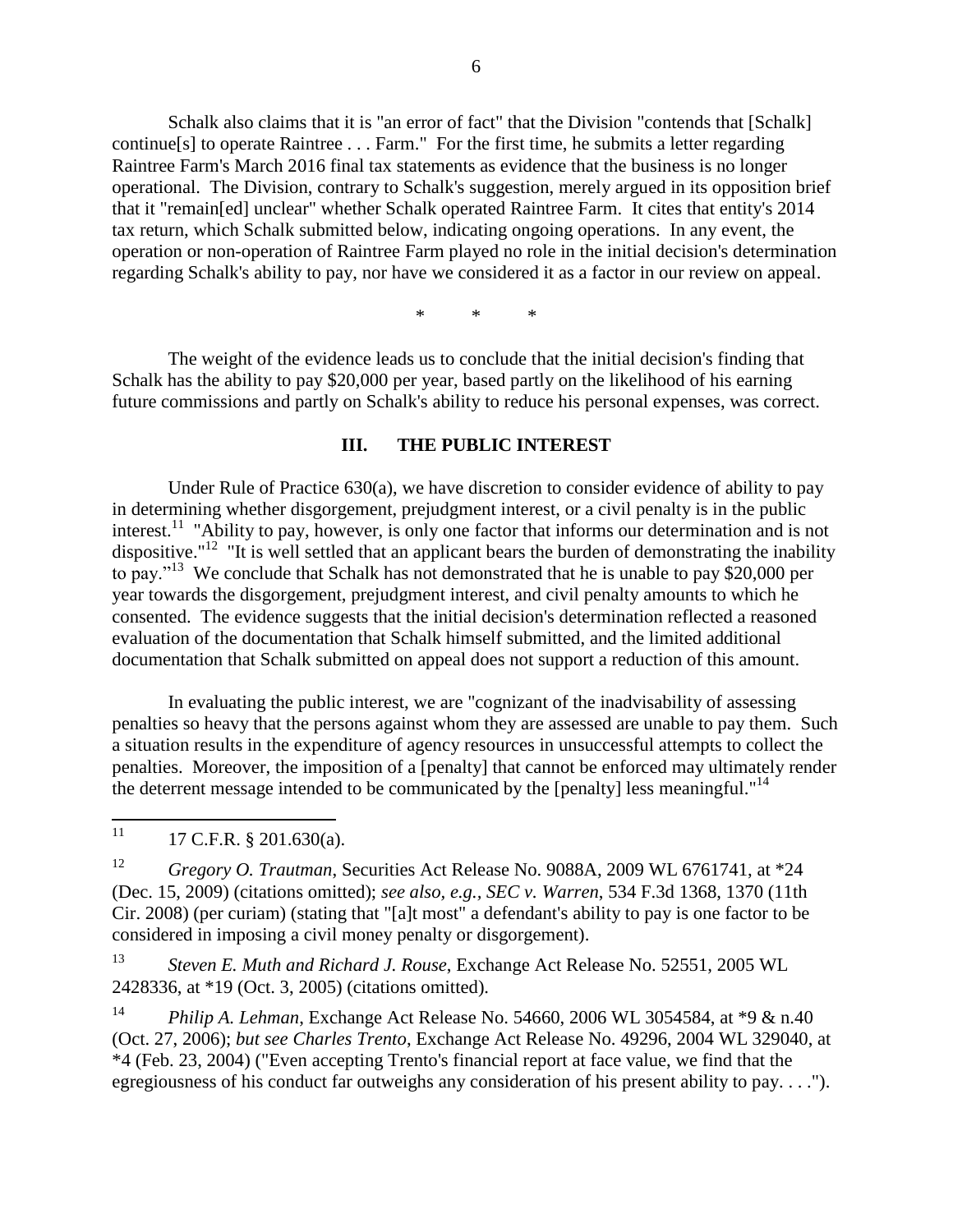As discussed above, we have carefully reviewed the sworn financial statements and other documentation that Schalk has submitted. Those sworn financial statements indicate that Schalk's liabilities exceed his assets by nearly \$200,000. Although Schalk's liabilities may currently exceed his assets, we believe that his future income, including the likelihood of earning commissions in addition to his \$65,000 annual salary, and adjustments to his spending habits would enable him to make the \$20,000 payments on an annual basis. We have also held that "when conduct is 'sufficiently egregious,' the Commission may impose a sanction despite a demonstrated inability to pay."<sup>15</sup> Based on our review, we agree with the initial decision that requiring Schalk to pay \$20,000 per year towards the disgorgement, civil money penalty, and prejudgment interest amounts to which he consented in the Order is in the public interest.

An appropriate order will issue.<sup>16</sup>

By the Commission.

Brent J. Fields Secretary

<sup>15</sup> <sup>15</sup> *Thomas C. Bridge*, Exchange Act Release No. 60736, 2009 WL 3100582, at \*25 (Sept. 29, 2009) (quoting *Lehman*, 2006 WL 3054584, at \*4).

<sup>&</sup>lt;sup>16</sup> We have considered all of the parties' contentions. We have rejected or sustained them to the extent that they are inconsistent or in accord with the views expressed in this opinion.